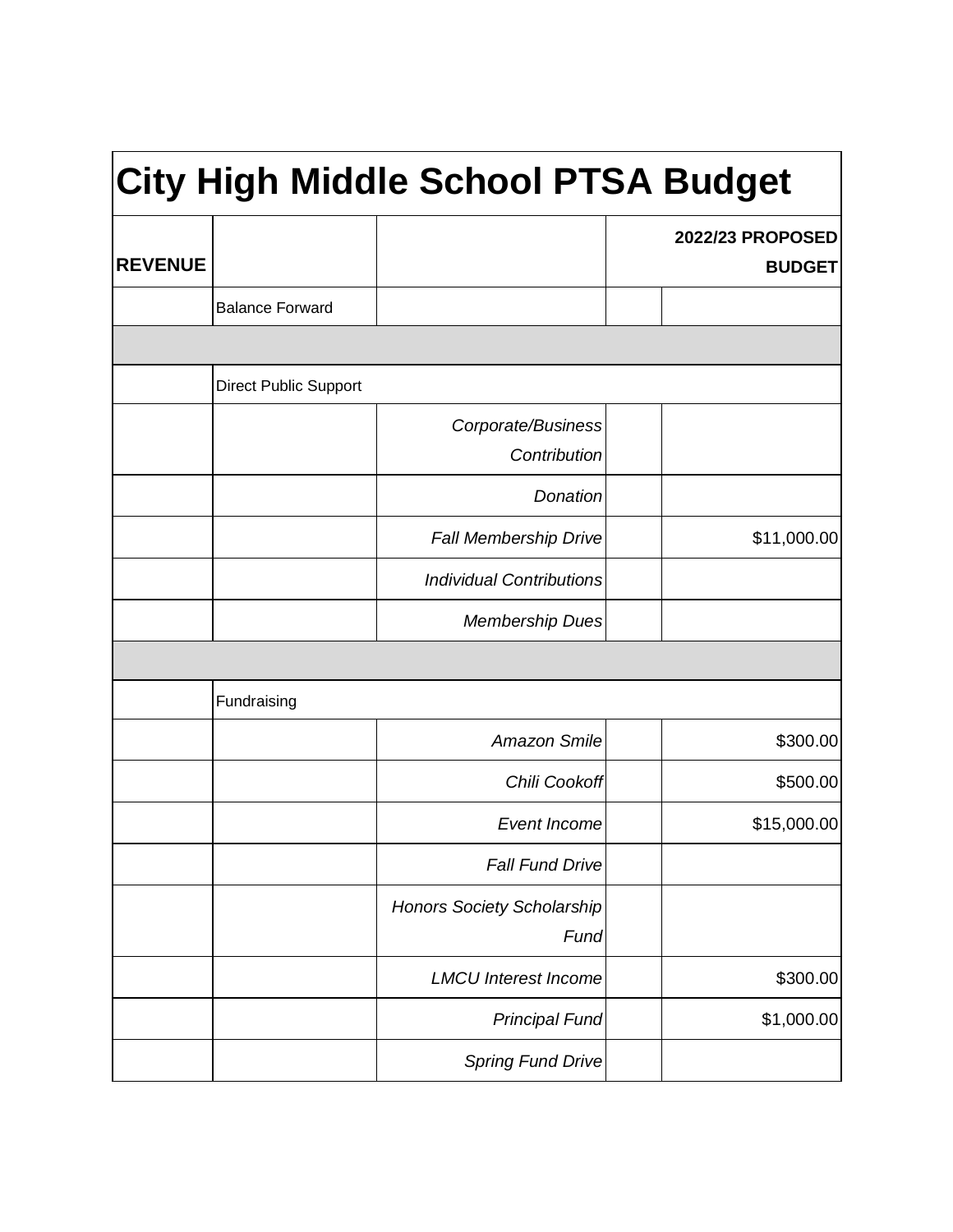| <b>Taxable Merchandise Sales</b>           |  | \$200.00    |
|--------------------------------------------|--|-------------|
|                                            |  |             |
|                                            |  |             |
| Merchandise Sales                          |  |             |
| <b>Starting Cash</b>                       |  |             |
|                                            |  |             |
|                                            |  | \$28,300.00 |
|                                            |  |             |
|                                            |  |             |
|                                            |  |             |
|                                            |  |             |
|                                            |  |             |
| <b>Accounting Fees</b>                     |  | \$1,500.00  |
| <b>Bank Fees</b>                           |  | \$30.00     |
| Insurance                                  |  | \$565.00    |
| Membership Fees (CNA, etc)                 |  | \$300.00    |
| Miscellaneous                              |  | \$100.00    |
| Quickbooks                                 |  | \$960.00    |
| Professional Org (MI PTA)                  |  | \$1,500.00  |
| State Sales Tax                            |  |             |
| <b>TOTAL BUSINESS EXPENSES</b>             |  | \$4,955.00  |
|                                            |  |             |
| <b>Community Support/Counseling Office</b> |  |             |
|                                            |  |             |
|                                            |  |             |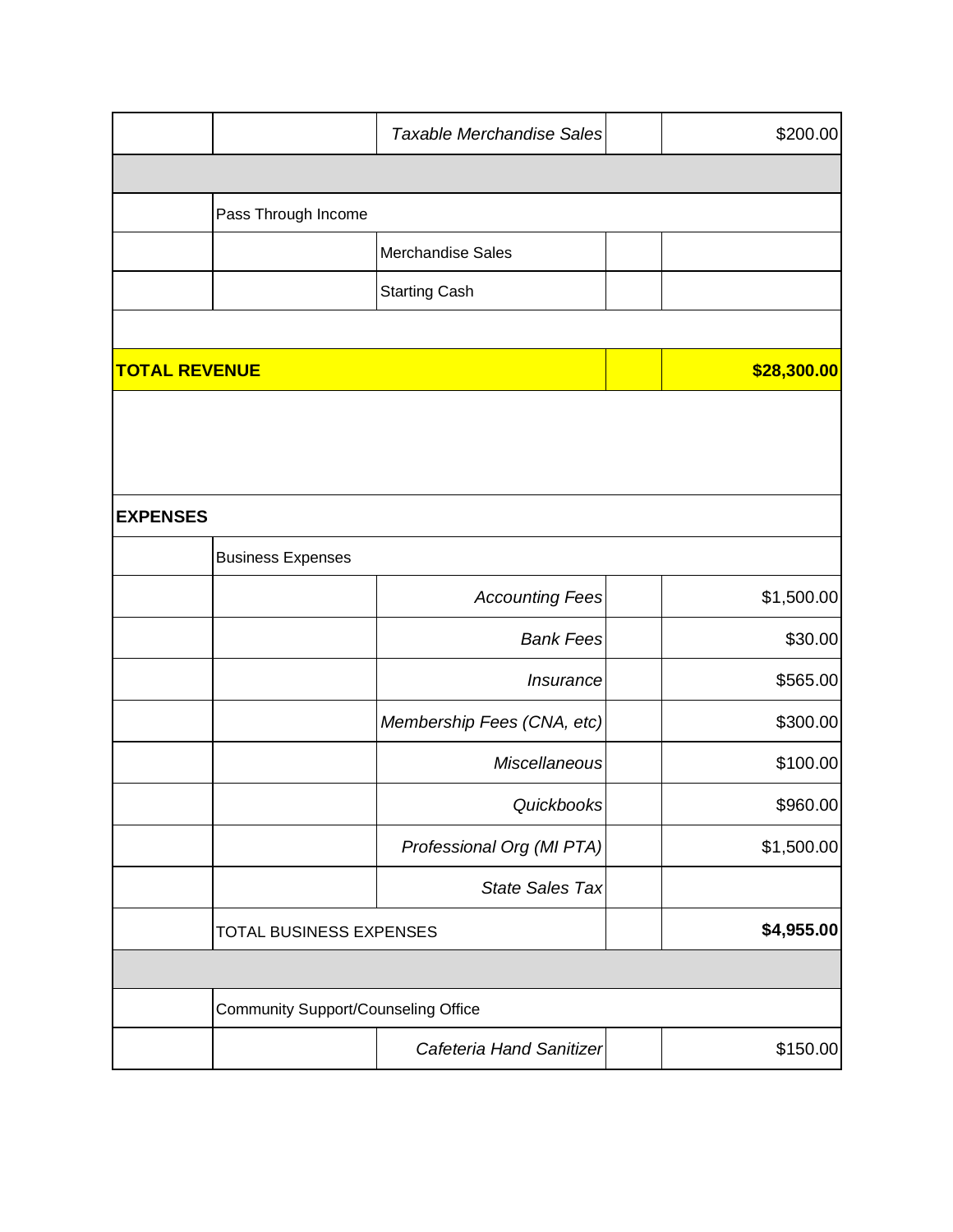|                         | <b>Community Care Holiday Gift</b><br>Cards                             | \$500.00   |
|-------------------------|-------------------------------------------------------------------------|------------|
|                         | <b>Emergency Family Funds</b><br>(by application/counselor<br>referral) | \$250.00   |
|                         | <b>Hospitality for SAT/Personal</b>                                     |            |
|                         | Project/Exams                                                           | \$400.00   |
|                         | Memorial/Special<br>Recognitions/Secretary Day                          | \$150.00   |
|                         | <b>New Family Gathering</b><br>(Spring)                                 | \$500.00   |
|                         | Open House (Fall)                                                       | \$1,000.00 |
|                         | Orientation/Schedule Pick<br>Up Day                                     | \$100.00   |
|                         | Reverse Job Shadow<br>Luncheon                                          | \$250.00   |
| <b>OFFICE</b>           | TOTAL COMMUNITY SUPPORT/COUNSELING                                      | \$3,300.00 |
|                         |                                                                         |            |
| <b>Fund Development</b> |                                                                         |            |
|                         | Chili Cookoff                                                           | \$150.00   |
|                         | <b>Event Expense</b>                                                    | \$500.00   |
|                         | Fall Membership Drive                                                   | \$1,500.00 |
| TOTAL FUND DEVELOPMENT  |                                                                         | \$2,150.00 |
|                         |                                                                         |            |
| Grade/Classroom Support |                                                                         |            |
|                         | <b>City Voice</b>                                                       | \$300.00   |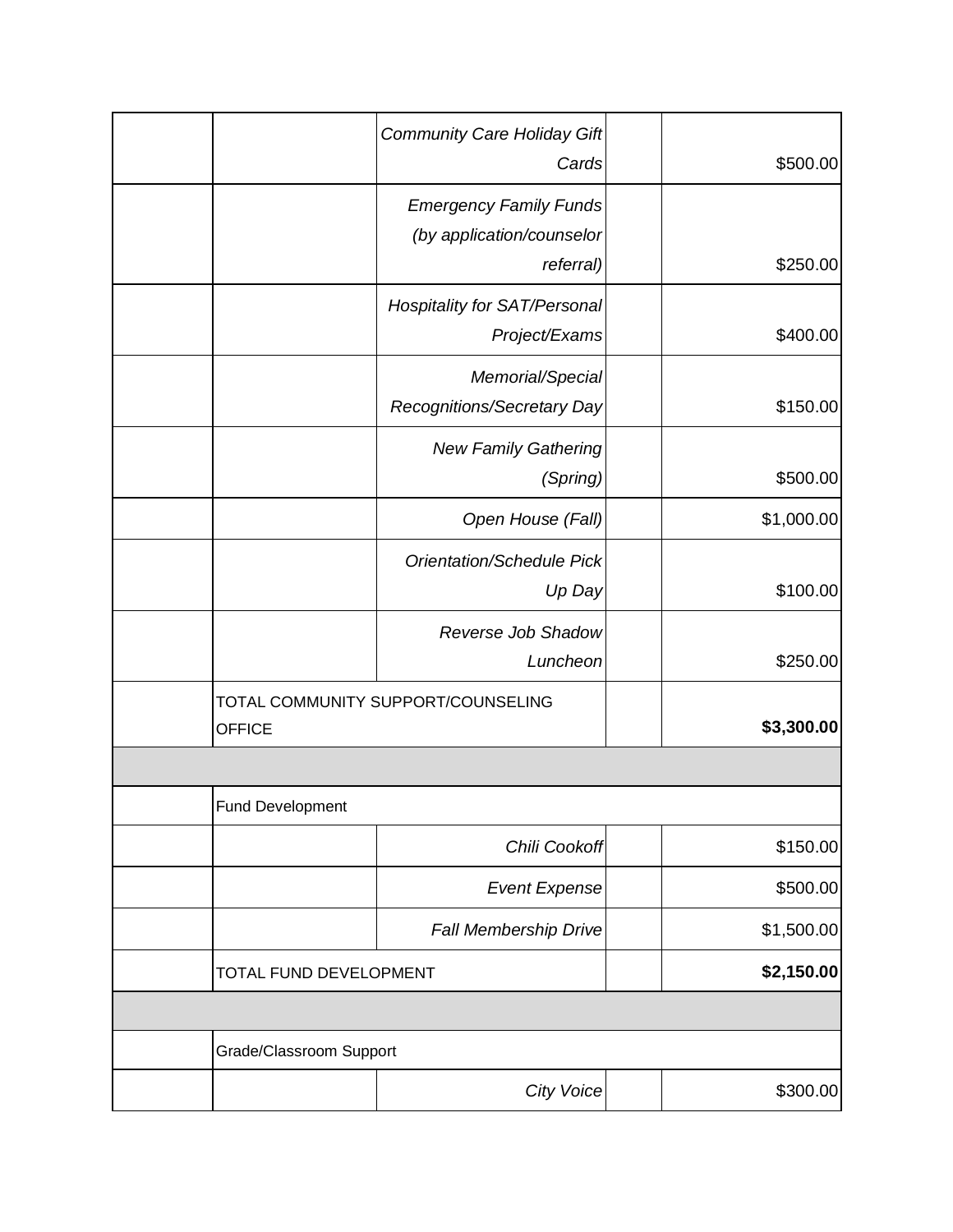|                               | <b>Debate Registration</b>       |  | \$500.00   |
|-------------------------------|----------------------------------|--|------------|
|                               | <b>Field Day/School Activity</b> |  |            |
|                               | Days                             |  | \$750.00   |
|                               | Field Trip/Learning              |  |            |
|                               | <b>Experience Scholarships</b>   |  | \$1,000.00 |
|                               | <b>Musical Theatre</b>           |  | \$500.00   |
|                               | <b>Student-Led Emerging</b>      |  |            |
|                               | Opportunities                    |  | \$1,500.00 |
| TOTAL GRADE/CLASSROOM SUPPORT |                                  |  | \$4,550.00 |
|                               |                                  |  |            |
| Hovenkamp Scholarship         |                                  |  | \$2,020.00 |
|                               |                                  |  |            |
| Operations                    |                                  |  |            |
|                               | Books/Subscriptions/Referen      |  |            |
|                               | ce                               |  | \$100.00   |
|                               | <b>Office Supplies</b>           |  | \$50.00    |
|                               | Postage and Mailing              |  | \$100.00   |
|                               | <b>Printing and Copying</b>      |  | \$50.00    |
|                               | Technology                       |  | \$250.00   |
|                               | <b>Website Support and</b>       |  |            |
|                               | Expenses                         |  | \$100.00   |
| <b>TOTAL OPERATIONS</b>       |                                  |  | \$650.00   |
|                               |                                  |  |            |
| Pass Through Expenses         |                                  |  |            |
|                               | Other                            |  |            |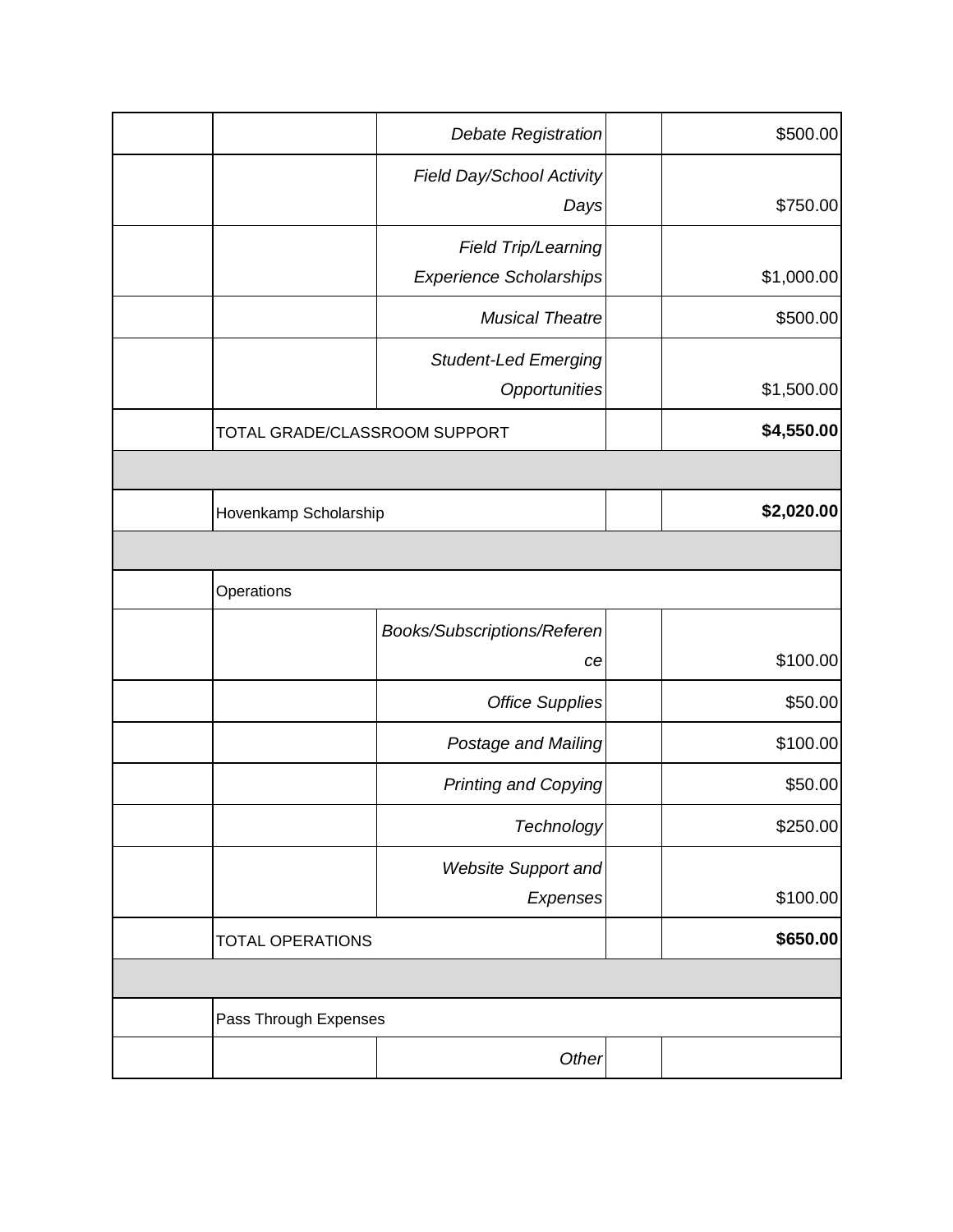|                                              |                                    | <b>Starting Cash</b>                                                                                                                                                      |          |            |
|----------------------------------------------|------------------------------------|---------------------------------------------------------------------------------------------------------------------------------------------------------------------------|----------|------------|
|                                              |                                    |                                                                                                                                                                           |          |            |
|                                              | <b>Principals Fund</b>             |                                                                                                                                                                           |          | \$1,000.00 |
|                                              |                                    |                                                                                                                                                                           |          |            |
|                                              | <b>Teacher Support</b>             |                                                                                                                                                                           |          |            |
|                                              |                                    | <b>Hospitality (conference</b><br>meals, staff room treats, etc)                                                                                                          |          | \$500.00   |
|                                              |                                    | <b>Teacher Annual Allocations</b><br>(\$150/each)                                                                                                                         |          | \$6,750.00 |
|                                              |                                    | <b>Teacher Opportunity Fund</b>                                                                                                                                           |          | \$1,000.00 |
|                                              |                                    | <b>Year End Gift Card Teacher</b><br>Appreciation                                                                                                                         |          | \$1,000.00 |
|                                              | <b>TOTAL TEACHER SUPPORT</b>       |                                                                                                                                                                           |          | \$9,250.00 |
|                                              |                                    |                                                                                                                                                                           |          |            |
| <b>TOTAL 2021-22 EXPENSES</b><br>\$27,875.00 |                                    |                                                                                                                                                                           |          |            |
|                                              |                                    |                                                                                                                                                                           |          |            |
| <b>NET REVENUE</b>                           |                                    |                                                                                                                                                                           | \$425.00 |            |
|                                              |                                    |                                                                                                                                                                           |          |            |
|                                              | Bouwman, at treasurer@cityptsa.com | *Any questions about the budget can ALWAYS be directed to PTSA Treasurer, Breanna                                                                                         |          |            |
|                                              |                                    | * We have set an ambitious fundraising goal to make up for our canceled events. We do have<br>wiggle room in our net revenue/rollover amount if we don't reach that goal. |          |            |